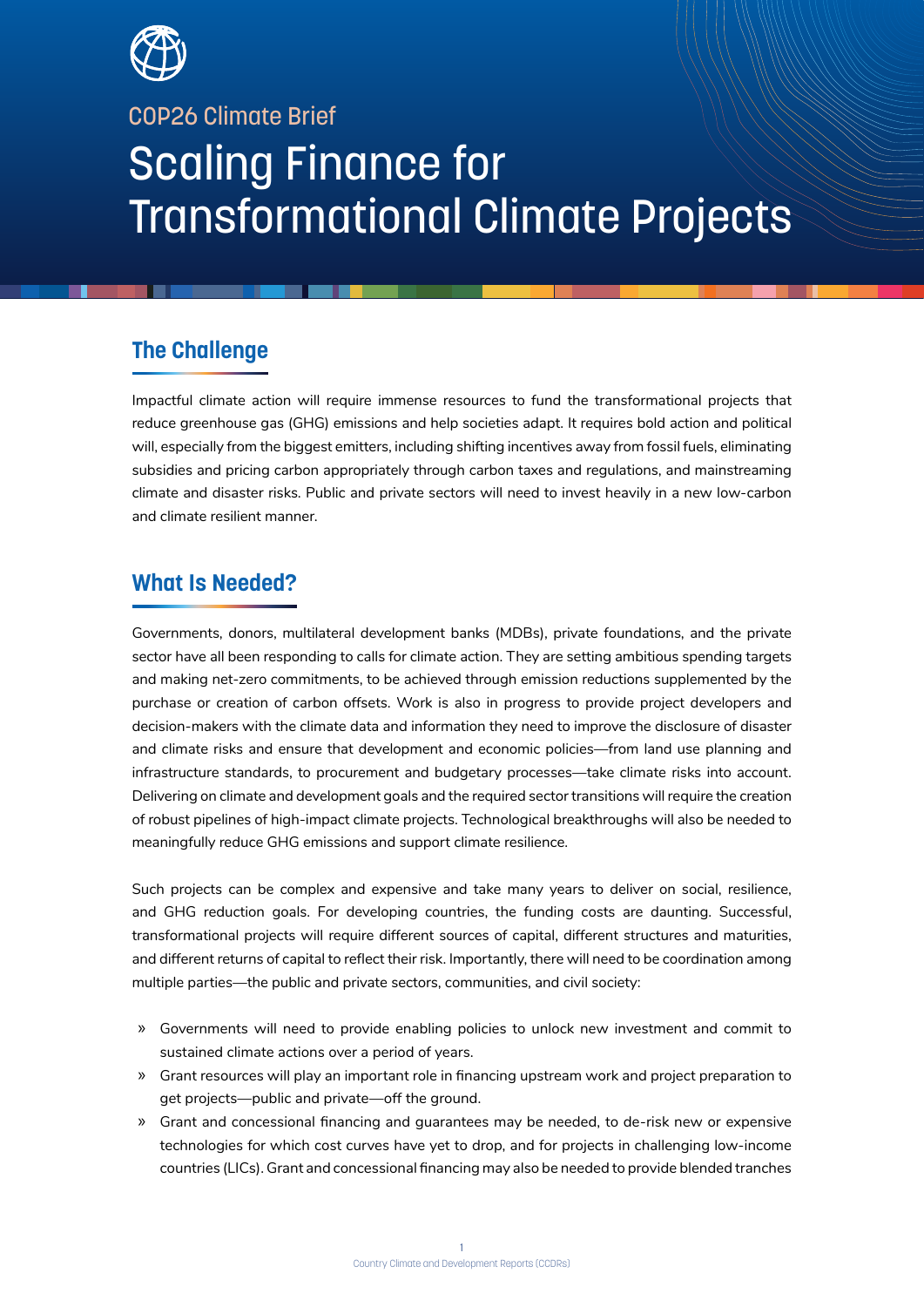that enable high-impact climate projects that face specific barriers (such as decommissioning a coal plant and mitigating the cost of the energy transition for the affected communities).

» For the profitable portions of projects, private sector investments will need to be identified and attracted.

**FIGURE 1:** Illustrative Example—Coal Power Decommissioning



#### **Project implementation**



*Note: Cost estimates are provided for illustrative purposes only, to provide a sense of order of magnitude. For social impacts, for example, the cost range will vary significantly, depending on the impact on communities and the environment.*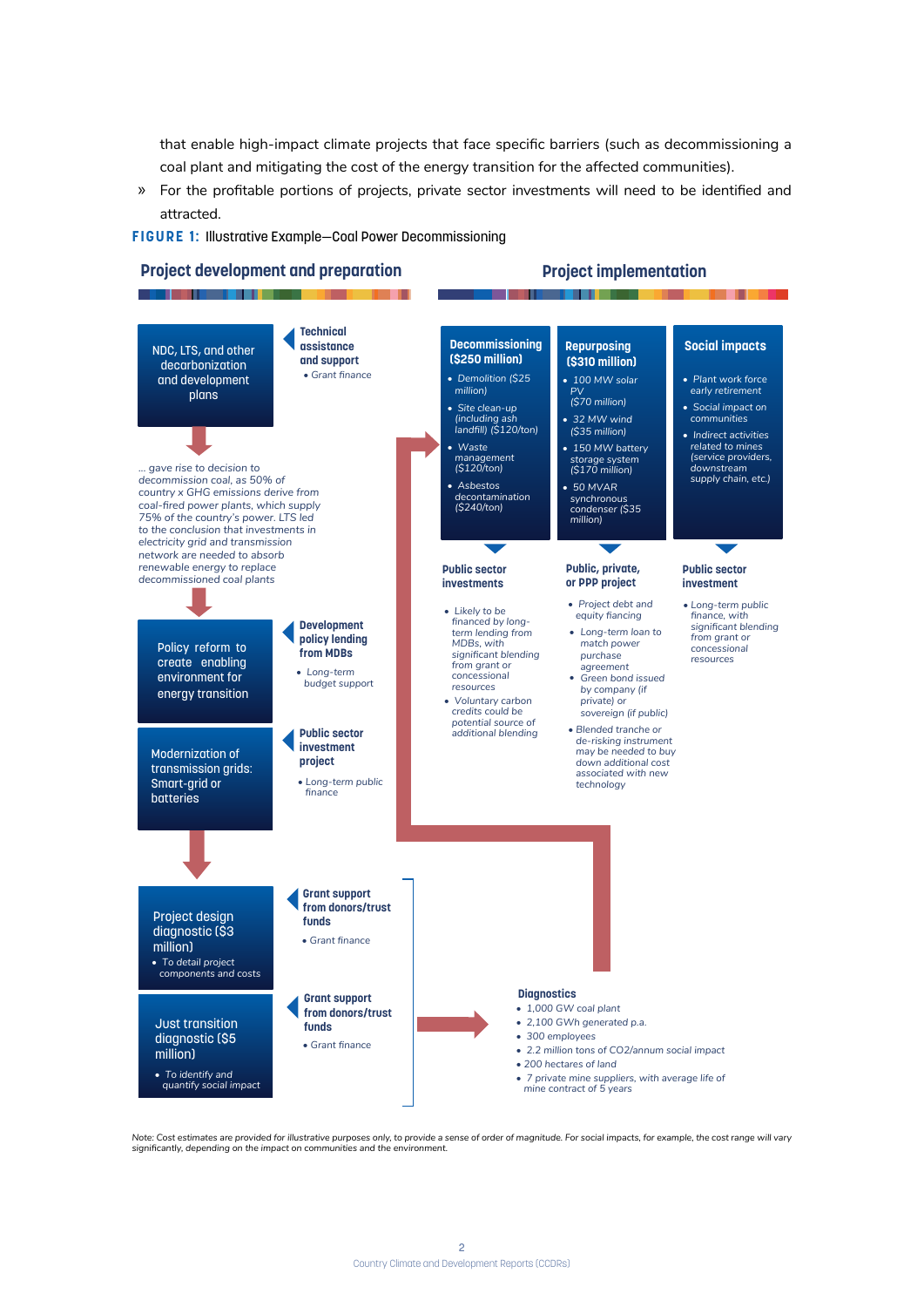MDBs such as the World Bank Group can usefully engage in each phase. Figure 1 presents an illustrative example of what a typical operation to decommission a coal-fired electricity generator and achieve a just transition away from coal could look like. Figure 2 presents a similar case for an illustrative adaptation operation. Both examples are important commitments in our Climate Change Action Plan 2021–2025.<sup>1</sup> illustrating the whole-of-economy approach needed to address climate vulnerabilities.

## **FIGURE 2:** Illustrative Example—Adaptation and Resilience



*\*Catastrophe Deferred Drawdown Option (Cat DDO) is a contingent financing line that provides immediate liquidity to client countries to address shocks related to natural disasters and/or health-related events*

# **How is the WBG Contributing to Solutions?**

**The World Bank Group (WBG) is an effective platform to channel finance to climate action.** Through the World Bank, International Finance Corporation (IFC) and Multilateral Investment Guarantee (MIGA), we channel and catalyze finance toward a wide range of public and private sector interventions. This ranges from support to governments for regulatory reforms, through our policy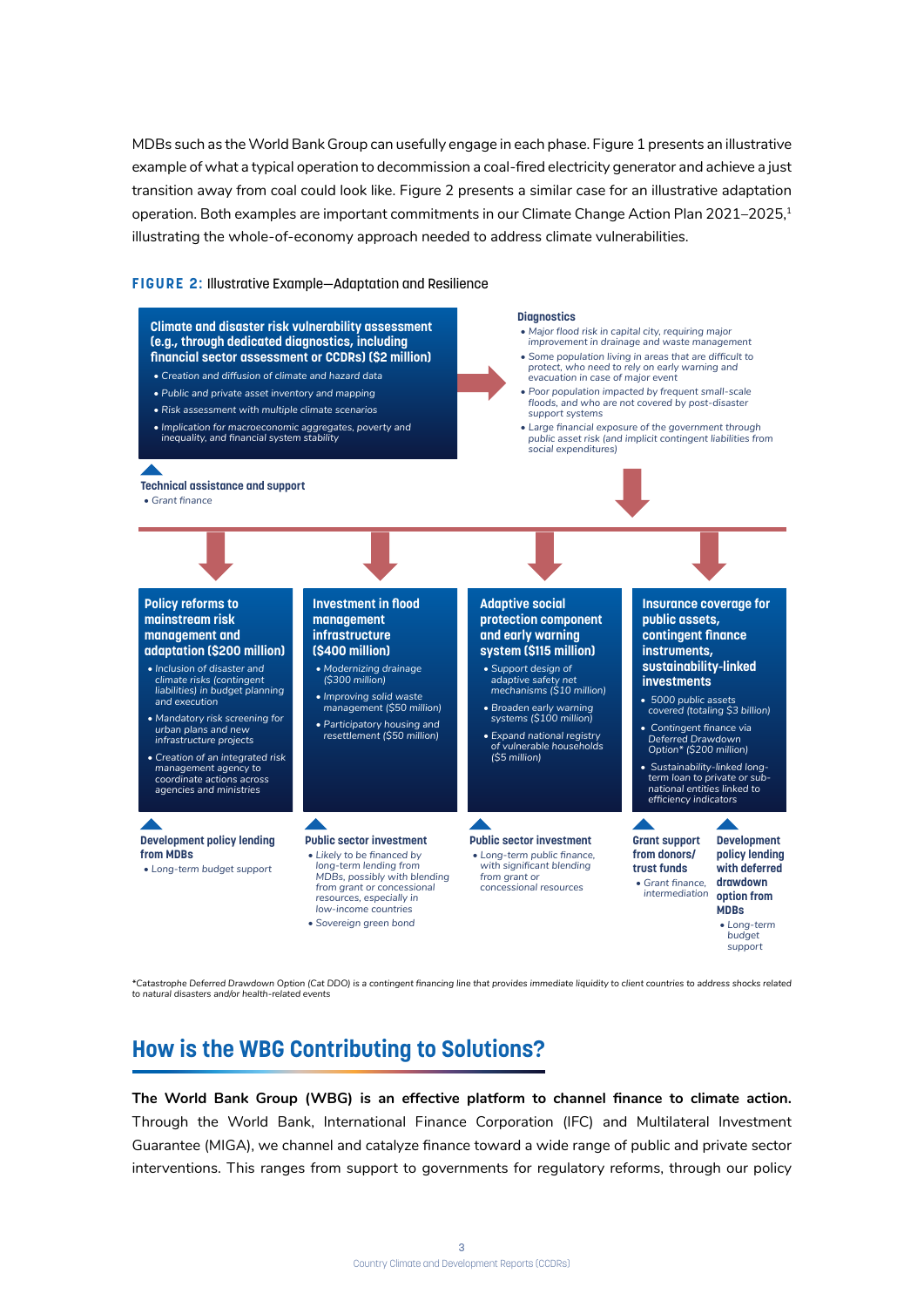lending and technical assistance, to direct financing for both public and private sector investments. For the poorest countries served by International Development Association (IDA), <sup>2</sup> our development financing is already concessional. Private sector operations of IFC and MIGA in the poorest countries are eligible to receive concessional support from the IDA Private Sector Window. For climate finance, where appropriate, we channel further donor grant and concessional resources from Trust Funds or Financial Intermediary Funds, or from the International Bank for Reconstruction and Development (IBRD) Global Public Goods fund, for project preparation, blending, and de-risking. We also support clients with their capital markets development in areas such as green, blue, sustainability-linked and environmental, social, and governance (ESG)-linked bonds.

As we describe in our other COP26 Climate Briefs, we support governments to update and implement their Nationally Determined Contributions (NDCs) and Long-Term Strategies (LTSs)<sup>3</sup>, and our newly launched County Climate Development Report (CCDR)<sup>4</sup> will provide important diagnostics to help identify and prioritize areas where climate action will have the most impact.

Climate is one of five special themes in the IDA20 replenishment. We will incorporate a range of climate-focused policy commitments that will underpin our financing to the poorest countries, including 35 percent of IDA financing commitments to deliver climate co-benefits and 50 percent of IDA climate co-benefits for adaptation. IDA's ability to leverage funding from capital markets makes it one of the most effective platforms for grant and concessional financing, including for climate, with every US\$1 of donor contribution delivering almost US\$4 of concessional loans and grants to the poorest countries.

The International Bank for Reconstruction and Development (IBRD) will continue to play a critical role in mobilizing finance at scale for climate action. Since inception, IBRD has directly mobilized capital market resources to provide development financing volumes that are 40 times the amount of capital provided by shareholders. Looking ahead, each US\$1 billion increase in IBRD's paid-in capital can support an estimated US\$10 billion additional financing over 10 years by leveraging commercial credit from the debt markets via sustainable development/green bonds.

IFC will continue to create and develop private sector climate projects across emerging markets. In addition to helping private sector clients in the manufacturing, transport, energy, and agriculture sectors find ways to reduce their GHG emissions, IFC is working with its financial institution clients to help them green their financing. IFC is also scaling its mobilization platforms, including the Managed Co-lending Portfolio Program (MCPP), to drive additional financing towards climate action. MIGA, through its political risk insurance and credit enhancement guarantees, de-risks and mobilizes crossborder private capital to invest into developing countries for climate mitigation and adaptation finance. MIGA's ability to reinsure over 60% of its insurance portfolio provides another vehicle for catalyzing global risk capital in support of climate projects in developing countries.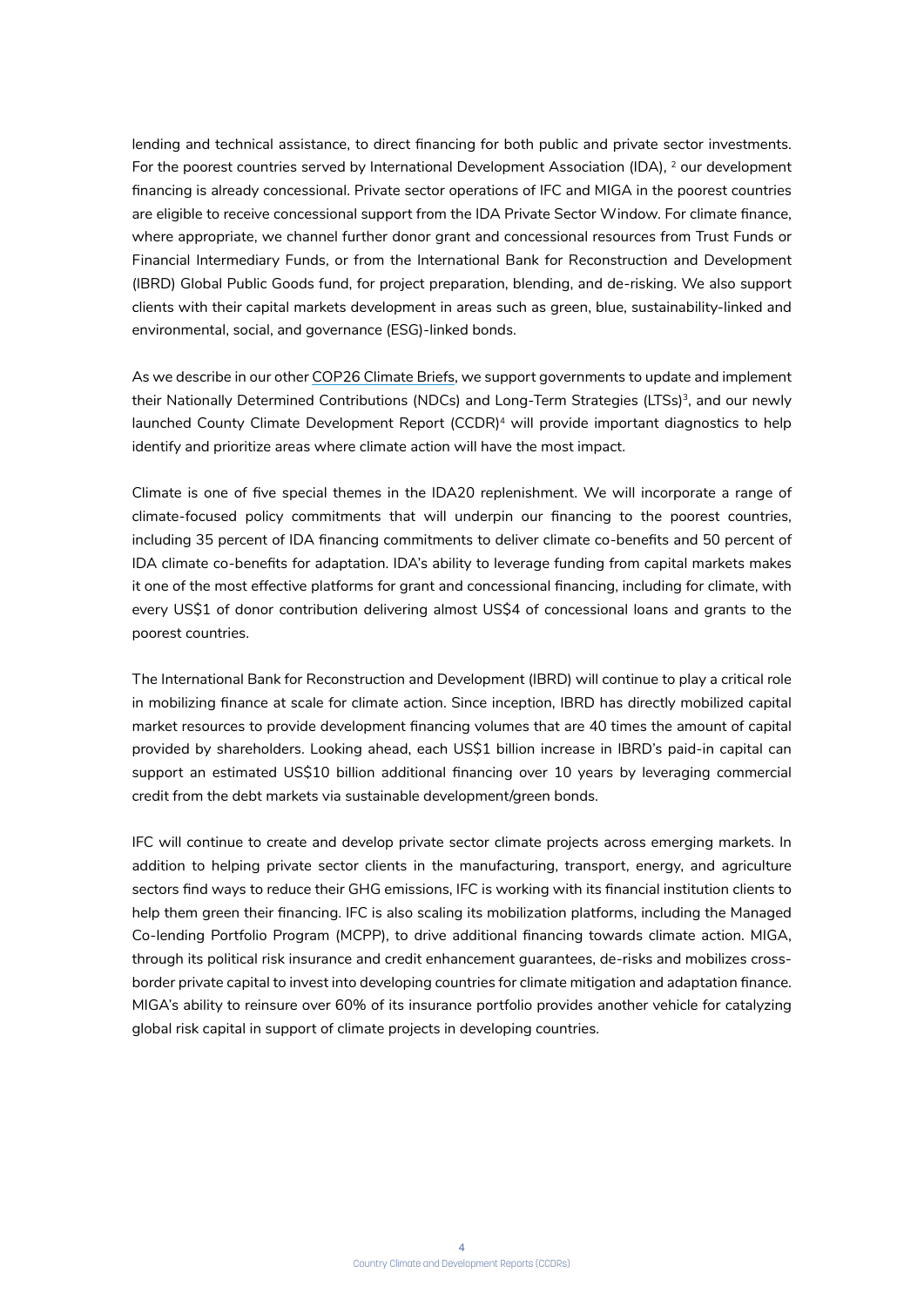*Figure 3 depicts the spectrum of the WBG toolkit for public and private sector support.* 



**FIGURE 3:** WBG Toolkit to Enable Transformative Climate Projects

*Note: Grant and concessional lending can also be provided via World Bank Balance sheet, especially through IDA*

The project and country cases below showcase a range of examples of our climate action work, demonstrating use of the different instruments above.

# **What Will Success Look Like?**

The scale of climate finance needed to fund projects is immense. We estimate that, with the appropriate policy environment, total needs for low-carbon, climate-resilient infrastructure, including energy, transport, water, and flood management, would reach at least 4.5 percent of the GDP of lowand middle-income countries (LMICs), or US\$1.55 trillion per year between now and 2030.<sup>5</sup> These investment needs could even be larger if the right policies are not implemented, reaching up to 8 percent of LMICs' GDP by 2030.<sup>6</sup> Beyond LMICs, the International Energy Agency estimates the global needs to meet new energy demand, invest in energy efficiency, and replace fossil fuel generation will double to reach at least US\$2.7 trillion per year in 2030. Estimates increase further if we consider the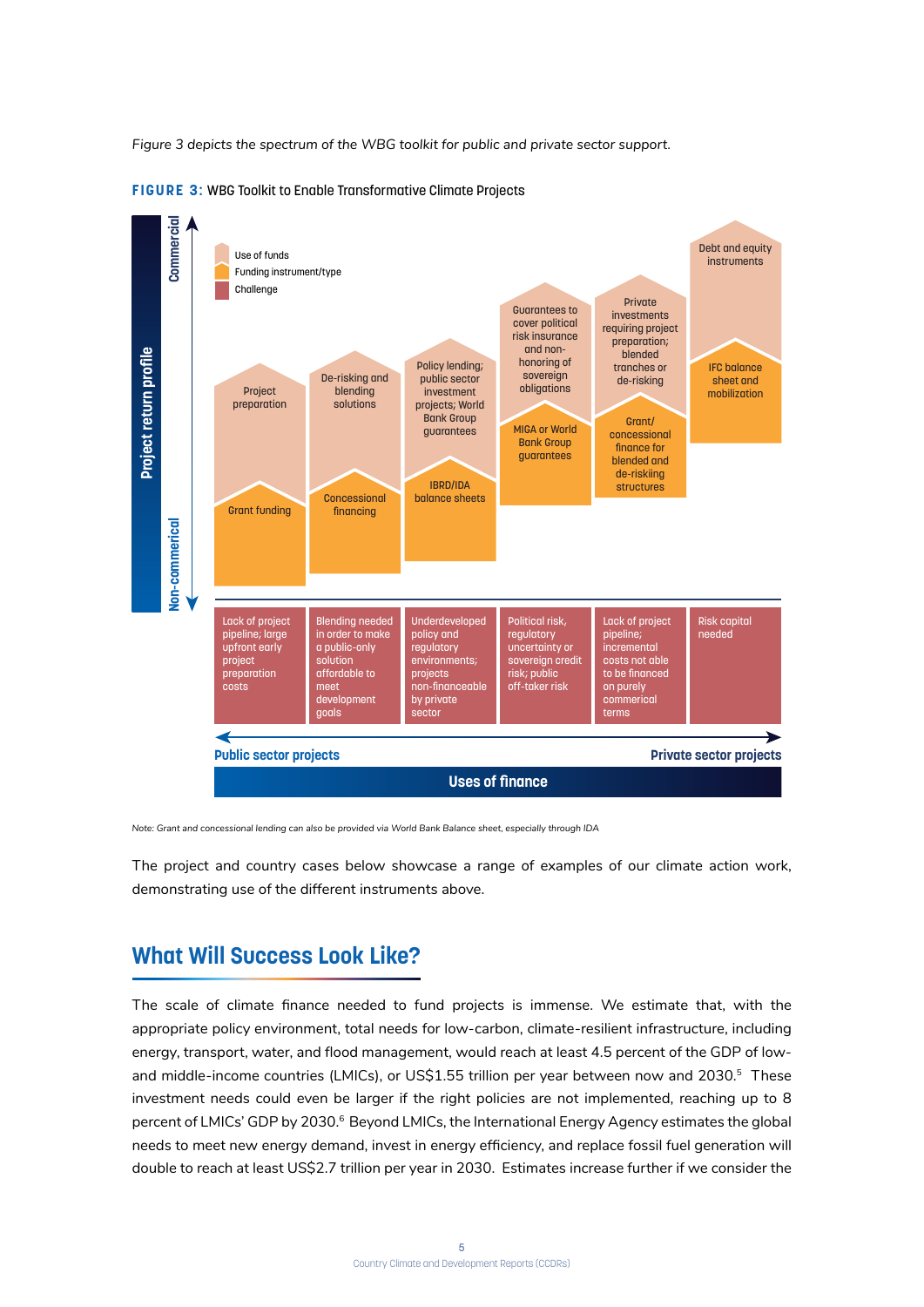spending needed on hard-to-abate sectors beyond infrastructure, such as heavy industries, as well as adaptation costs and maintenance expenditures. This comes at a time when many low-income countries face debt distress and investment needs are on the rise globally, not only in LMICs.

To succeed in climate action in our client countries, it will be critical to use existing resources as efficiently and as strategically as possible, and to create, prepare and finance operations that will have the most results in terms of changing the trajectory of GHG emissions and saving lives and livelihoods impacted by climate change.

| To identify more projects at<br>scale                                      | » Diagnostics to identify and prioritize the most<br>impactful climate action as well as the policies and<br>enabling environment required to unlock climate<br>action and investment;<br>» Leverage country platforms to improve coordination<br>among governments, donors, MDBs, and the private<br>sector around identifying policy bottlenecks;<br>» Work upstream with both the public and the private<br>sector to develop and design projects;<br>» Efficiently deploy grant and concessional finance<br>from donors and private foundations for project<br>preparation as well as blending and de-risking for<br>both public and private sector projects.                                                                                                                                                                                                   |
|----------------------------------------------------------------------------|---------------------------------------------------------------------------------------------------------------------------------------------------------------------------------------------------------------------------------------------------------------------------------------------------------------------------------------------------------------------------------------------------------------------------------------------------------------------------------------------------------------------------------------------------------------------------------------------------------------------------------------------------------------------------------------------------------------------------------------------------------------------------------------------------------------------------------------------------------------------|
| To mobilize climate finance at<br>scale to finance high impact<br>projects | » Tap into new sources, such as philanthropic capital,<br>which has historically underinvested in climate<br>» Create efficient platforms for both private and public<br>sector co-financing<br>» Find opportunities to monetize private companies' net<br>zero commitments-for instance, by creating a high-<br>integrity and robust voluntary carbon market and<br>pool amounts set aside by private companies to meet<br>net-zero commitments, and channel them towards<br>high-impact climate projects in developing countries<br>in return for carbon credits;<br>» Raise funds strategically for additional concessional<br>and grant resources to provide blended and de-risking<br>tranches;<br>» Catalyze additional finance by supporting the<br>development of countries' capital markets, including<br>through standardized taxonomies and disclosures. |

The WBG is engaged in all these efforts to support climate action. We are exploring ways to pool additional philanthropic capital to scale up grant and concessional financing, and with the private sector to invest in high impact climate projects in exchange for carbon credits.

Over the last four years, WBG has provided an annual average of over US\$21 billion in climate financing. The WBG is moving further with its 2021-2025 CCAP, which commits us to continue to play a critical role in catalyzing and mobilizing finance for climate action.<sup>7</sup> The CCAP includes important commitments, such as the new target of an average of 35 percent in climate co-benefits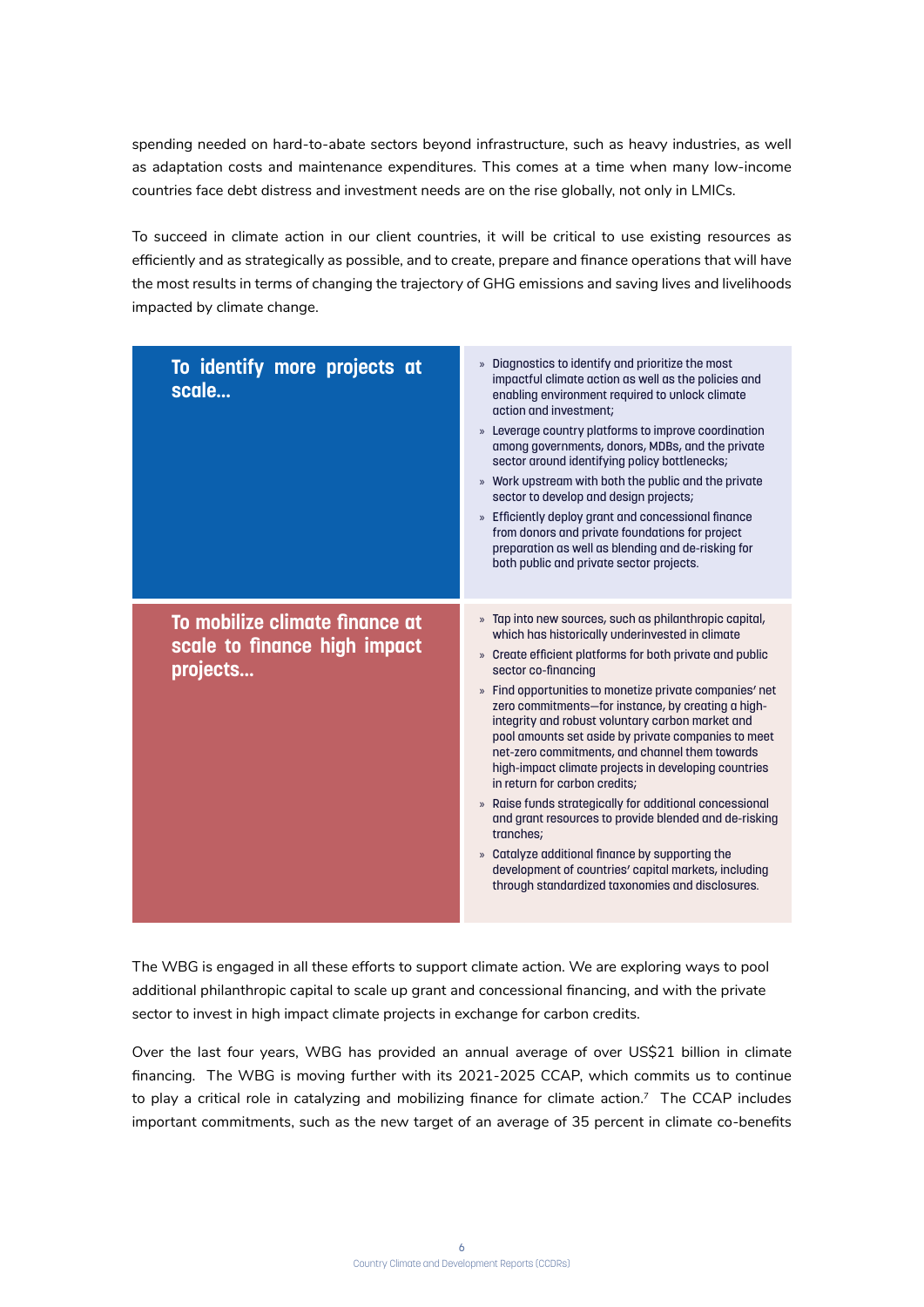over the CCAP period, and a target of at least 50 percent of climate co-benefits for adaptation for IBRD and IDA. This is expected to translate to \$25 billion in average annual climate financing over the CCAP periods.

# **Project Examples:**

### **Philippines: From Diagnostics to Climate-focused Policy Support**

The World Bank and the IMF jointly prepared a Climate Risk and Opportunities Technical Report for the Philippines, using an innovative methodology of climate stress tests. The Philippines' financial sector is highly vulnerable to climate risks, given the country's high exposure to natural hazards, strong dependence on climate-sensitive agricultural sector, and vast coastlines with concentrated population – making the better understanding and managing of these risks critical for the supervisory authorities. The report identified opportunities to deepen financial markets and scale up the private sector's contribution to green, inclusive growth. These included developing a comprehensive green finance strategy, introducing green taxonomy, knowledge-sharing, launching sovereign green bonds and utilizing blended finance, exploring an insurance risk pool, formalizing long-term pathways towards carbon neutrality, and pricing externalities.

The report informed a US\$400 million policy support loan from the World Bank to the Philippines to provide inclusive access to catastrophe risk insurance for businesses to adapt to climate-induced disasters, improve financial sector resilience by integrating climate and environmental risks in risk management frameworks, and mobilize finance for environment-friendly projects.

# **Rwanda: Investing in Energy Access and Quality Improvement—Investment Project Financing**

The World Bank is providing, through IDA, a US\$75 million concessional loan and a US\$75 million grant to Rwanda to improve access to modern energy for households, enterprises, and public institutions and to support Rwanda's target of universal access to energy by 2024 and to clean cooking by 2030. The project will fund the expansion of grid connections for residential, commercial, industrial, and public sector consumers and provide grants to reduce the costs of off-grid solar home systems. The project also taps into concessional and grant funds from the Energy Sector Management Assistance Program (ESMAP) with a US\$10 million grant. The project, which is the World Bank's largest clean cooking operation in Africa, is expected to reach 2.15 million people and develop a sustainable market for affordable clean cooking solutions in Rwanda.

## **Angola: Sustainable Access to Water Access—Luanda Bita Water Supply**

The World Bank provided a guarantee of US\$500 million, supported by US\$351 million second loss insurance by African Trade Insurance Agency, to mobilize US\$910 million from international commercial lenders for the Government of Angola. The Bita Water Supply Project will improve access to potable service in Luanda, the capital city, which suffers from a high incidence of waterborne diseases due to limited and discontinuous access to piped water service and lack of sanitation. Investments will include water production, transmission, and distribution facilities to improve access for over 2 million people. The project contributes to Angola's adaptation to climate change by reducing water losses and vulnerability to water scarcity, and by making populations less exposed to the diseases that are expected to become more common in a warmer climate.common in a warmer climate.

#### **India: Creating Solar Markets**

The Shared Infrastructure for Solar Parks Project combined a US\$75 million loan from the World Bank, a US\$23 million concessional loan, and a US\$2 million grant from the Clean Technology Fund, which in turn enabled a US\$437 million financing package arranged by IFC to support the development of a 1,500-acre 750 MW Ultra Mega Solar Park, one of the world's largest single-site solar power plants. Here we see a package of interventions across the WBG that work together to provide a total solution: formulation of an approach for implementing large scale grid-tied solar; a package of public sector finance for early stage de-risking, IFC advisory support to concession out three solar power projects; and a package of US\$437 million in commercial financing to prove the ultimate bankability of the overall enterprise.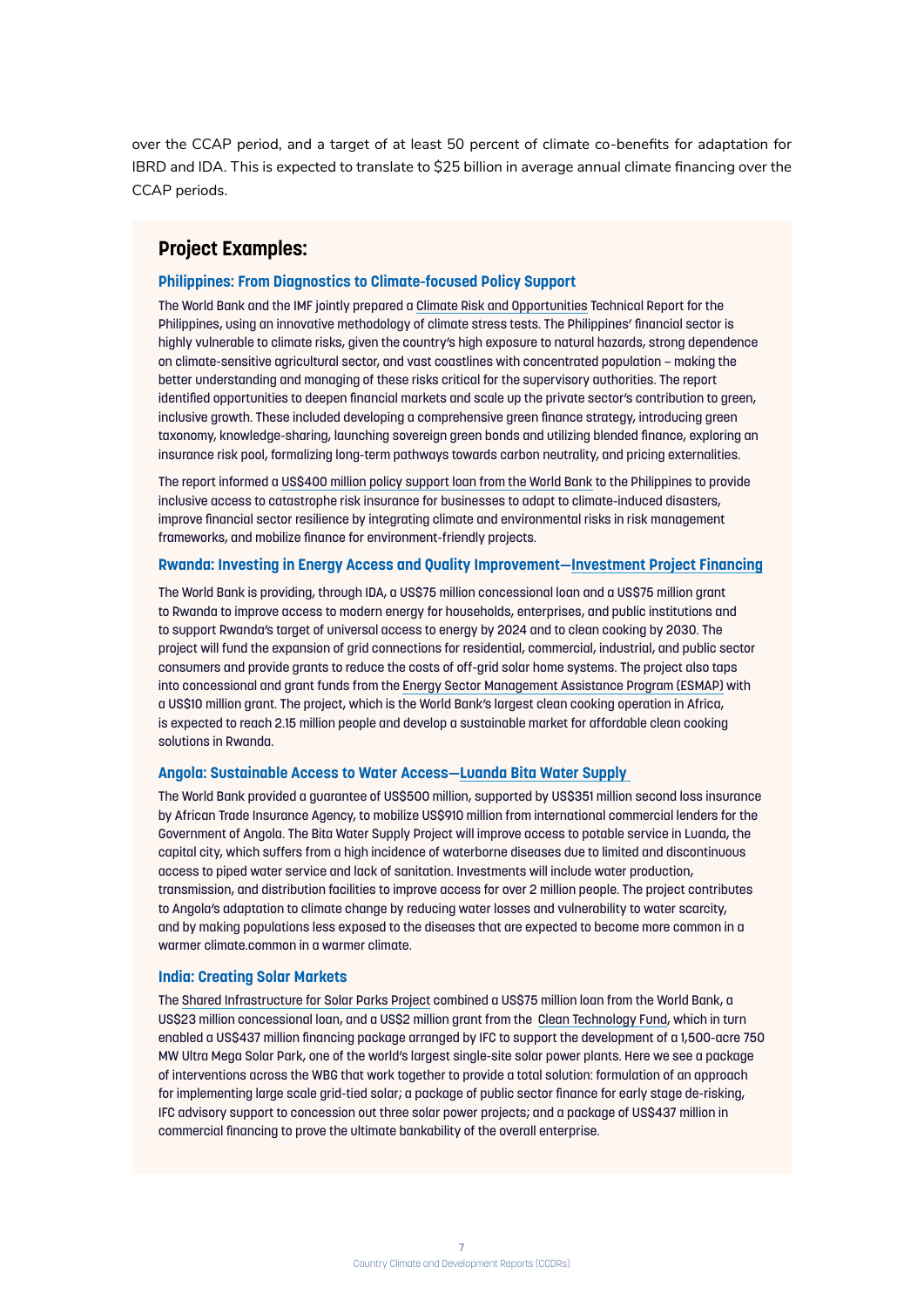A quarter of the park's solar energy is being sold directly to Delhi Metro Rail Corporation (DMRC), a network that serves 2.6 million people every day, with 60 percent of DMRC's power needs met by solar power coming from this plant. This helps the DMRC not only reduce its dependence on coal, but also save Rs. 7.93 billion on its energy bill over the next 25 years. IFC's US\$473 million financing package included the mobilization of US\$309 million from other investors. This is one of the largest mobilizations in India, where US\$2.4 in additional debt was mobilized for every dollar of IFC investment.

## **Iraq: Reducing Gas Flaring—Basrah Gas Company**

In 2021, IFC invested in the Basrah Gas Company (BGC), one of the largest gas flaring reduction projects in the world. As lead arranger, IFC arranged a US\$360 million lending package to BGC, to help the company increase its capacity to treat and process associated gas that would otherwise be flared from natural gas fields. The project is expected to reduce unnecessary flaring and associated emissions by around 10 million metric tons of CO2e per year. In addition to IFC financing of US\$138 million from its own account, IFC mobilized US\$180 million from eight international banks, and US\$42 million through its Managed Co-Lending Portfolio Program (MCPP), an IFC platform that allows institutional investors to participate in IFC's loan portfolio.

# **Cameroon: Financing Clean Power—420 MW Nachtigal Hydropower**

The project financing, closed in 2019, supports the construction of a privately owned and operated 420 MW power plant on the Sanaga River, increasing Cameroon's power generation capacity by nearly a third and providing very cheap power, at around €0.06/kWh, to save the country US\$100 million in annual costs. IFC helped develop and structure the project in its early stages, with US\$13 million development capital, and subsequently invested €60 million in equity and €110 million in debt and mobilized €800 million in loans from development finance institutions and commercial banks. MIGA provided €165 million in breach-of-contract insurance to two shareholders of the Nachtigal project—EDF International, an international power company, and STOA, an infrastructure investor focused on Africa—to de-risk the project and enable private investment. The World Bank provided a €171 million loan guarantee to mobilize unprecedented long-term financing from local commercial banks, thereby lowering loan costs and balancing the mismatch between the project's long economic life and its financing maturities. The World Bank also provided a €86 million payment guarantee to backstop the government's obligations under project-related agreements..

#### **West Bank and Gaza: Supporting Distributed Generation**

In 2018, IFC structured an innovative debt financing package for the PRICO Solar project to promote the installation of solar panels on the rooftops of several buildings belonging to the Gaza Industrial Estate (GIE), Gaza's largest business park. IFC followed up in 2020 with an investment in the Massader Solar project, which will outfit 500 local schools with solar panels across the West Bank. PRICO is the largest solar installation in the Gaza Strip and the first one for which an ad-hoc grid integration solution has been developed with the grid operator to ensure power evacuation a 24/7 continuity of supply. IFC's debt financing package for the PRICO project entailed a Blended Concessional Finance loan of US\$8 million, consisting of commercial senior debt from IFC and concessional tranche from the IFC-Canada Climate Change Program. Massader's debt financing package included US\$8.1 million in commercial loans from IFC's own account and US\$8.1 million in concessional debt from the Finland-IFC Blended Finance for Climate Program and the Dutch MENA Private Sector Development Program. The project also received grant financing from the World Bank of US\$2.0 million.

### **Colombia: Catalyzing via Supporting Capital Markets**

The World Bank provided technical assistance to the Central Bank of Colombia to conduct the first climate risk assessment on physical and transition risks for the banking sector and provided input into Colombia's Sovereign Green Bond Reference Framework. In September 2021, Colombia issued an inaugural green bond of Colombian Peso of 750 billion Colombian pesos (US\$196 million equivalent), benefitting from joint World Bank and IFC support to become the first Latin American country to issue a sovereign green bond in local currency. IFC has also supported green bond policies and green instrument listing requirements in South Africa, Vietnam, Egypt, Ghana, Morocco, and Tunisia.